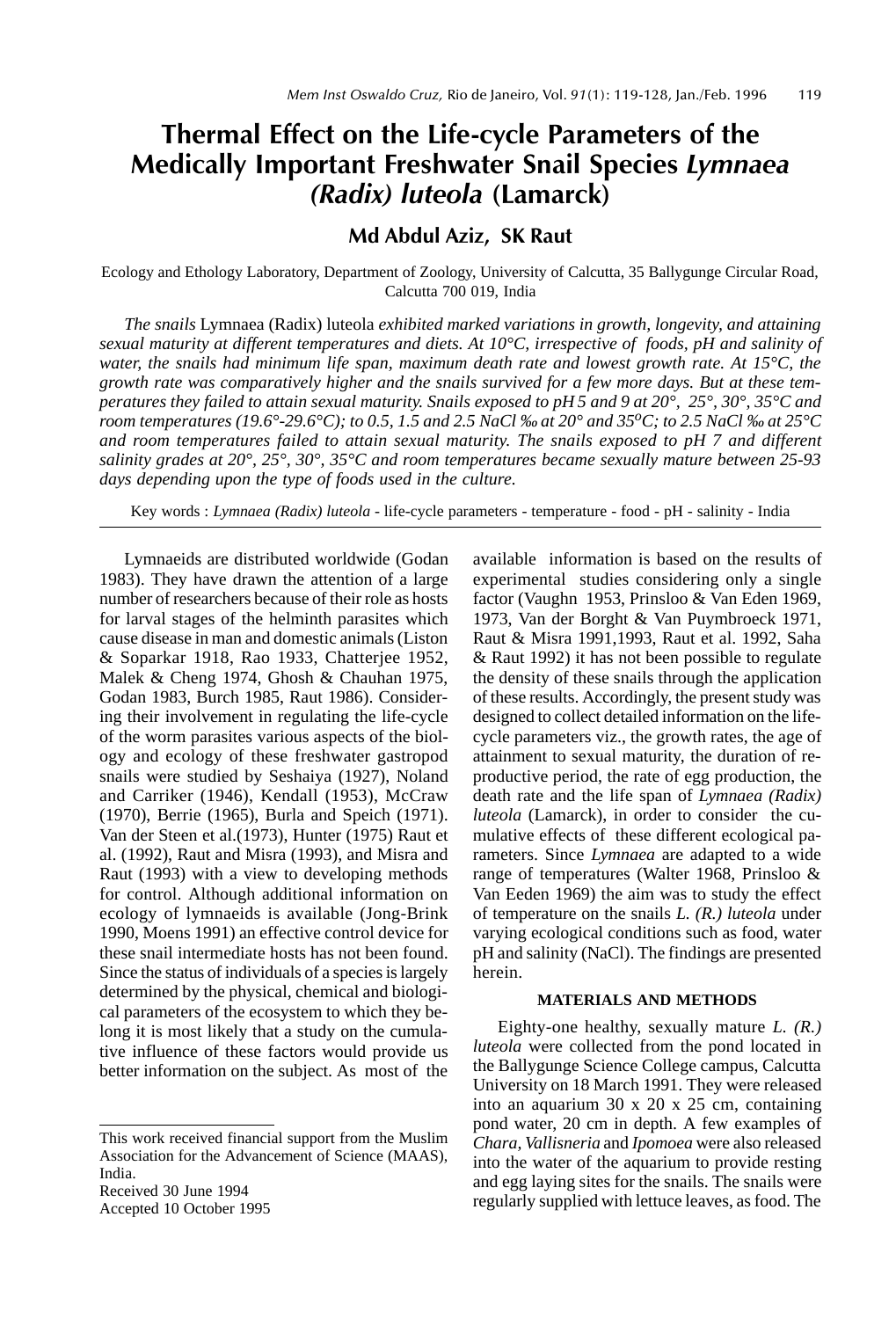snails started egg-laying within a few days. The egg capsules were collected on a daily basis from the aquarium, and kept inside a glass jar (1000 ml capacity) containing pond water. In one glass jar 7-10 egg capsules deposited within a 24 hr period, were kept together. The water in the glass jars was changed regularly with fresh pond water. Through regular observation newly hatched (zero-day-old) snails were taken daily from the jars. The required number of individuals, when available, were studied. These newly hatched snails were placed in a plastic container (2 1 capacity) containing pond water. The containers were kept at  $10^{\circ}$ ,  $15^{\circ}$ ,  $20^{\circ}$ ,  $25^{\circ}$ ,  $30^{\circ}$  and  $35^{\circ}$ C ( $\pm$  1°C) temperatures (maintained in Biological Oxygen Demand Chamber), and at room temperature (19.6°- 29.6°C) in order to study the effect of these temperatures on the *L. (R.) luteola.* The experiments were conducted (i) using five different types of food viz. lettuce (*Lactuca sativa*), mustard (*Brassica nigra*), radish (*Raphanus sativus*), spinach (*Spinacea oleracea*) and aquatic weeds (*Chara, Vallisneria*), (ii) by maintaining three different levels of pH, viz. 5, 7 and 9 in the culture water and (iii) by maintaining three different grades of salinity viz 0.5, 1.5 and 2.5 NaCl ‰. The snails under experimental study with different pH and salinity grades were fed lettuce. The water in the containers was changed regularly at an interval of 12 hr in order to maintain the pH and salinity at desired levels. The pH was maintained by adding HCl and NaOH, and the salinity was maintained by adding HCl to the freshly collected pond water at an interval of 12 hr. A few examples of *Ipomoea* were kept in each container to provide resting and egg-laying sites for the snails. Dead snails' faecal pellets and unconsumed food materials were removed every 12 hr, at the time of removal of water in each container.

Data on the life-cycle parameters viz. the growth rates, the age of attainment of sexual maturity, the duration of reproductive period, the rate of egg production, the death rate and the life span of the snails was collected regularly. In the course of data collection, attention was paid to record the time taken by the eggs to hatch and the hatchability percentage of the eggs, exposed to different temperatures. Measurements of growth in shell length, shell width and total body weight were taken every two weeks, from ten individuals, selected at random, from the total population. But, when the number was ten or less, all were considered for data collection. In the case of the study of egglaying potential, the total number of egg capsules produced by the snails in the container were recorded daily. The number of eggs present in these

capsules was also counted and recorded. In all cases the average was calculated for presentation of final data in respect to the life-cycle parameters considered for study. One-way ANOVA was applied for statistical interpretations of the data. Detailed comparisons of the data by way of ANOVA studies were made following Campbell (1989).

## **RESULTS**

*L. (R.) luteola* had different life spans (5.43 - 64.82 days) when cultured at different temperatures in respect to the type of food they consumed (Fig. 1) and the pH and salinity of the maintenance water (Fig. 2). They exhibited marked variation in the rates of growth, in shell length, shell breadth and body weight when reared at different temperatures (Fig. 3). In general, body weight increased with the increase of temperature from 10° to 35°C, at intervals of 5°C. But the snails attained maximum body weight per day when maintained at room temperatures. Though a similar trend in the growth rates in shell length and shell width is noted in snails maintained from 10° to 30°C, slight variations in the rate of increase were seen in individuals exposed to 35°C and room temperatures. The snails cultured at 35°C with mustard leaves attained maximum shell size (16 mm in shell length and 10 mm in shell width). In contrast to this the lettuce fed individuals exposed to 30°C at 0.5 NaCl ‰ attained maximum body weight (4.20 mg) having 15 mm shell length and 9 mm shell width.

Among the snails exposed to 10°C and 15°C, irrespctive of the type of food, pH and salinity of water, and those cultured at pH 5 and 9, irrespective of temperatures, died prior to attaining sexual maturity (Figs 1, 2). The snails in the remaining cultures became sexually mature between 25 and 93 days after hatching and the percentages of such snails varied from 6.70 to 70.00 (Figs 1, 2). Individuals maintained at 1.5 NaCl ‰ under room conditions with lettuce as food, reproduced on an average, only for a period of 8 days, while those reared at 20°C with radish leaves as food reproduced for a period of 61.50 days (Figs 1, 2). The rate of egg production varied with the snails in respect to the cultures maintained (Figs 1, 2). At room temperature, a lettuce fed snail on an average deposited 0.27 eggs per day but the number was as high as 18.35 in case of lettuce fed snails cultured with 2.5 NaCl ‰ at 30°C. The eggs diposited by the snails of different culture stocks required, on an average, 7.0 to 10.50 days to hatch out (Figs 1, 2). The percentage of hatching was highest (96.20%) in eggs deposited by lettuce fed snails kept at room temperature and lowest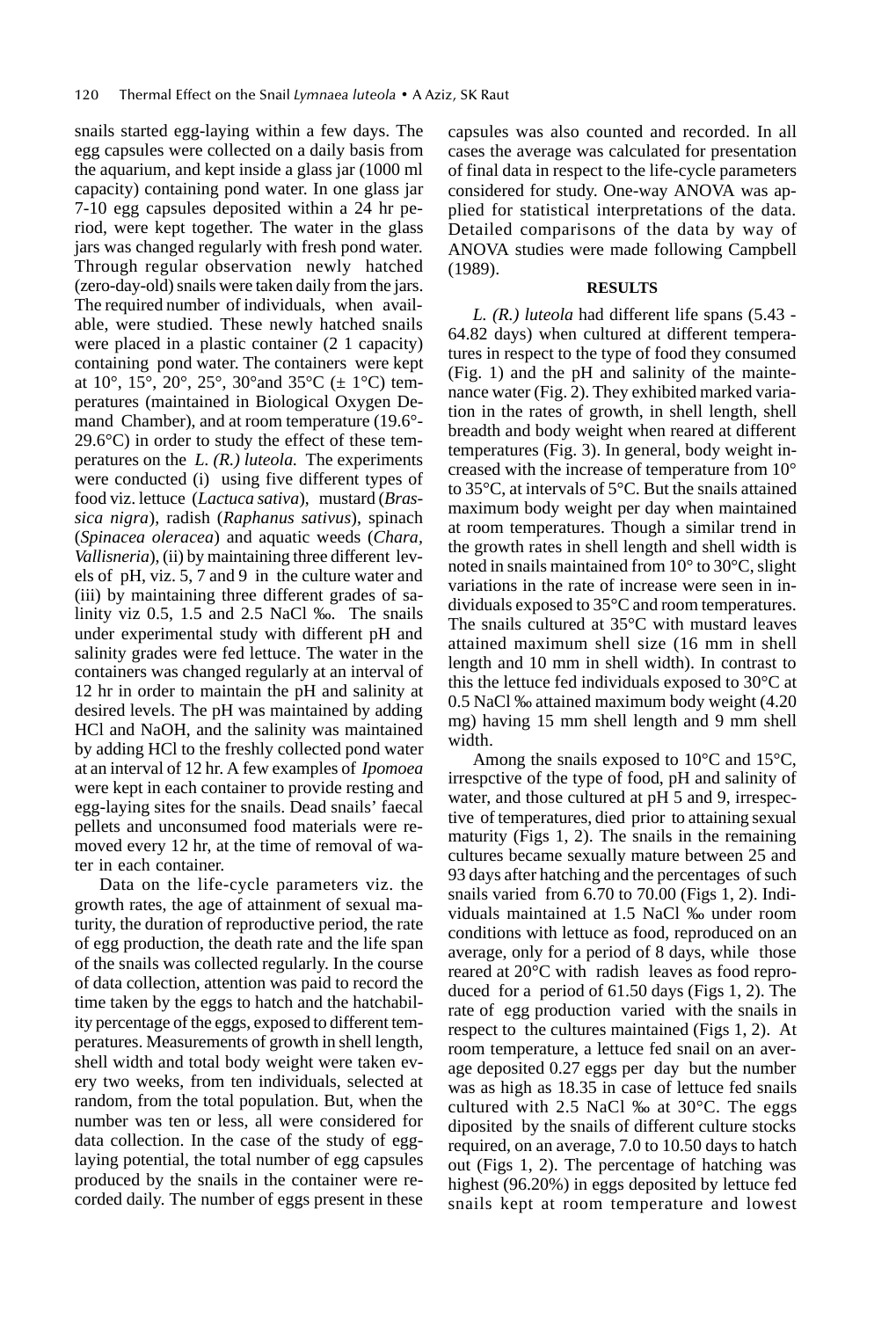

Fig. 1: influence of temperature on the life cycle parameters [a: longevity (in days), b: age of attainment of sexual maturity (in days), c: length of reproduction period (in days), d: snails attained sexual maturity (in per cent), e: rate of egg production (in number), f: developmental period of egg (indays), g: hatchability of egg (in per cent ) ] of *Lymnaea (Radix) luteola* maintained with five different types of food.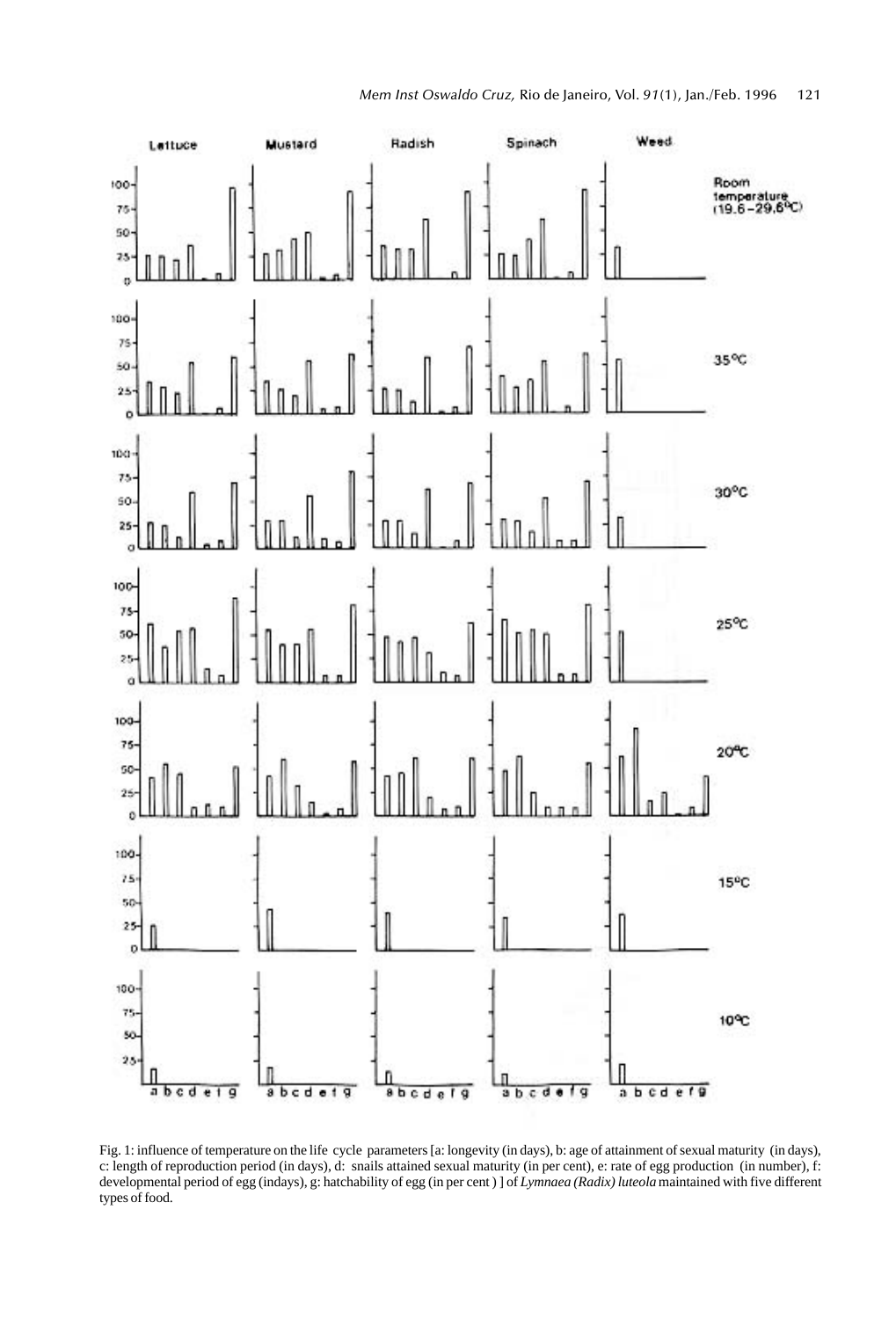

Fig. 2: influence of temperature on the life cycle parameters [a: longevity (in days), b: age of attainment of sexual maturity (in days ), c: length of reproduction period (in days), d: snails attained sexual maturity (in percent), e: rate of egg production (in number), f: developmental period of egg (in days), g: hatchability of egg (in per cent )] of *Lymnaea (Radix) luteola* maintained at different pH and salinity with the supply of lettuce food.

(43.70%) in eggs produced by weed fed snails exposed to 20°C (Figs 1, 2). Marked variations have been noted in mortality rates of the snails exposed to different temperatures. The average daily death rate ranged from 0.28% to 2.72% (Table I). The snails exhibited the lowest growth rate at 10°C. An increasing rate of growth is evident with the rise of temperature. Detailed comparisons on the

effect of all other higher temperatures in respect to 10°C were made by applying ANOVA, to determine the optimum temperature for growth, reproduction and development. From the F values (Table II-IV) it is evident that temperature has significant effect on these events in *L. (R.) luteola* in respect to the type of foods used and the pH and salinity grades maintained.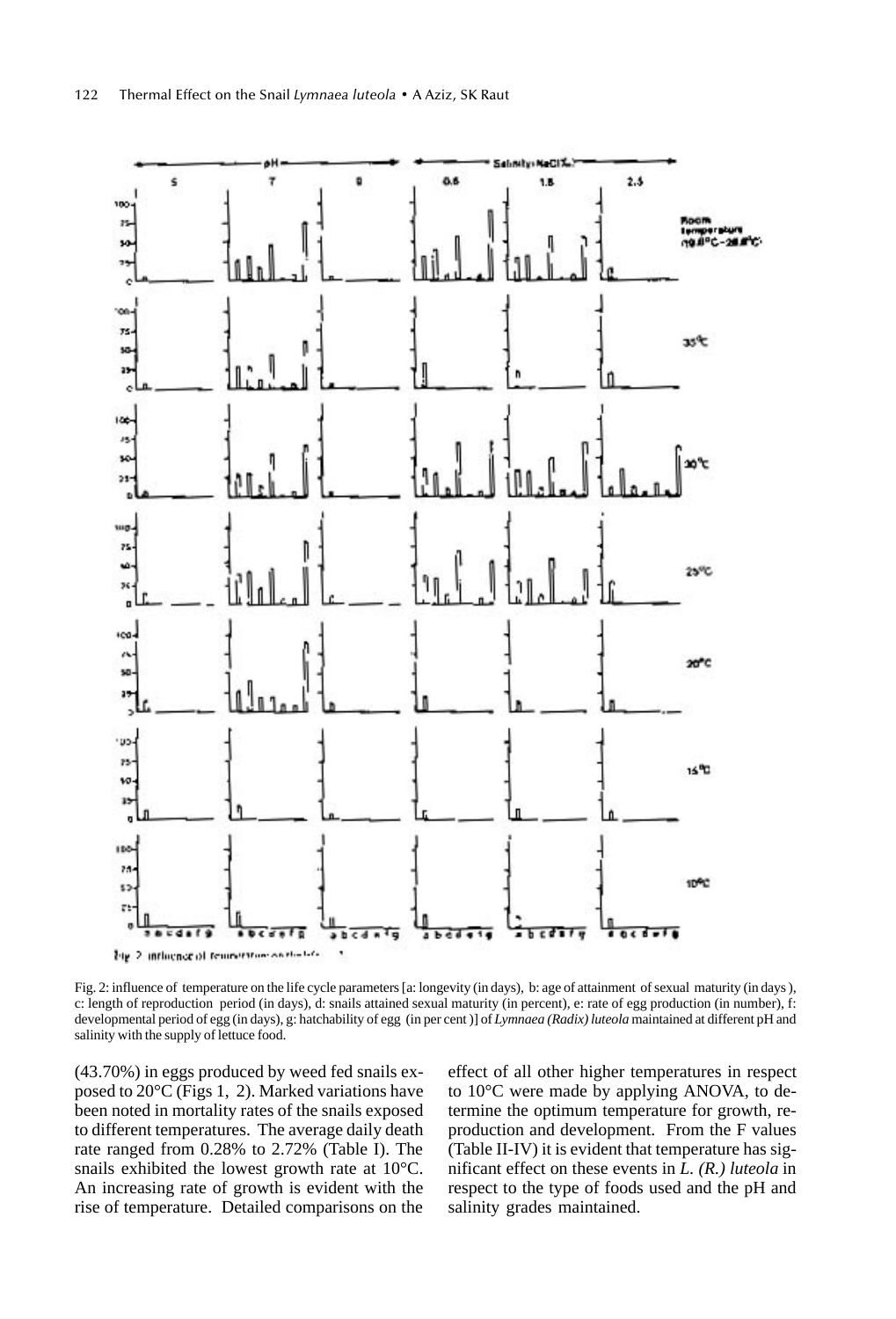

ISPC.

10%

۸ō

J.

÷.

Salimity

┫

ŧ,

븏

Member Oswaldo Chuz, Revide Jeneiro, Vol. 9 910, fan /hen. 1990 - $123$ 

Fig. 3: influence of temperature on the daily rates of growth in shell length (mm), shell breadth (mm) and body weight (mg) of *Lymnaea (Radix) luteola* maintained with different foods (a: lettuce, b: mustard, c: radish, d: spinach, e :weed), pH (f : 5, g : 7, h: 9) and salinity (k: 0.5 NaCl ‰, m: 1.5 NaCl ‰, p: 2.5 NaCl ‰ ).

a ī

oΗ

9

ÿ

x.

 $\overline{1}$ 

ž.

¢

π₹

 $F_{000}$ .

7678

**DY**  $\phi^*$  $\mathbf{u}$ 

ő.

îΩ,

az.

c)

۸

t

n r c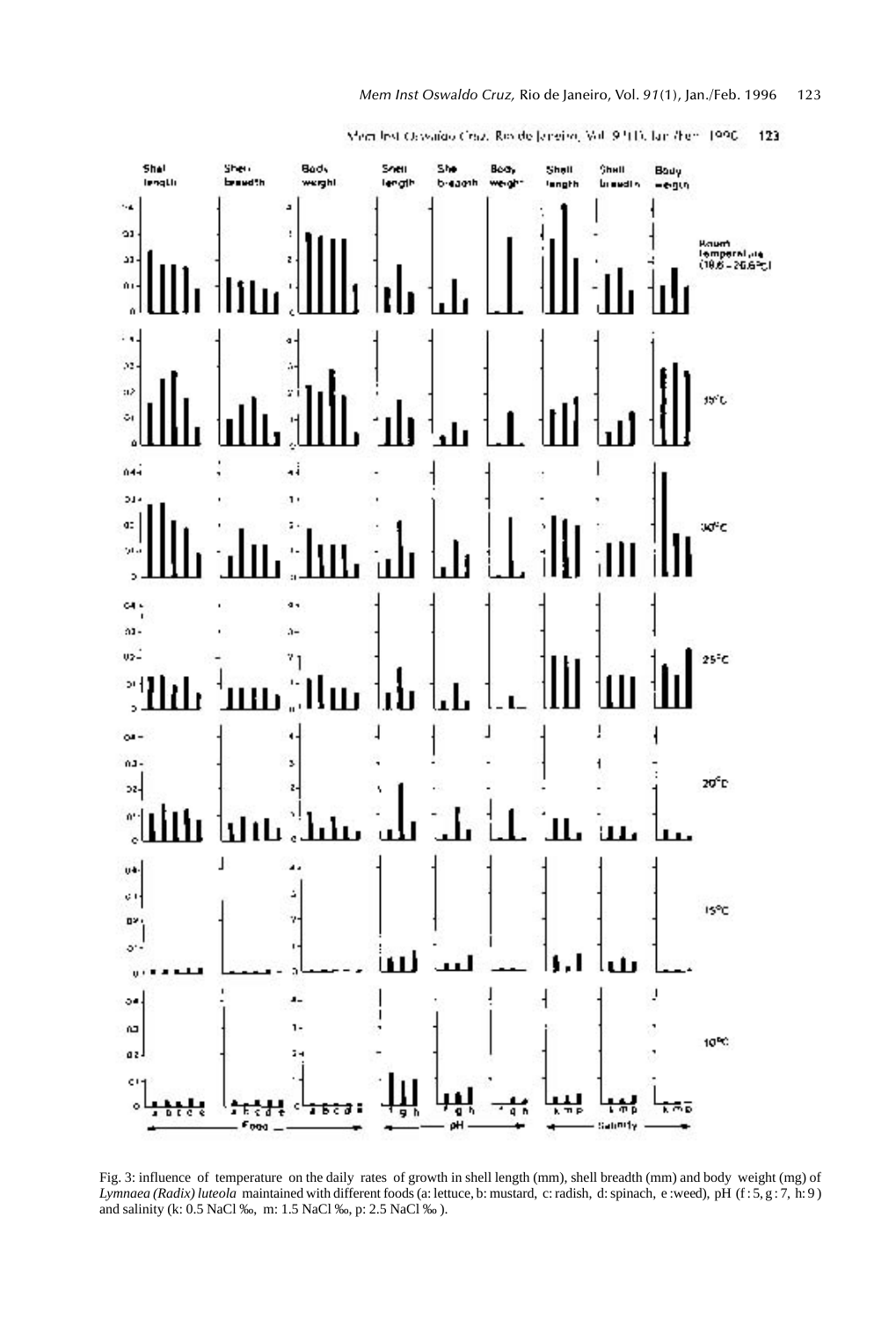124 Thermal Effect on the Snail Lymnaea luteola • A Aziz, SK Raut

| Temperature |      | Food                   |      |        |      |      | pH   |      |      | Salinity (NaCl‰) |      |  |
|-------------|------|------------------------|------|--------|------|------|------|------|------|------------------|------|--|
| (°C)        |      | Lettuce Mustard Radish |      | Spinch | Weed | 5    | 7    | 9    | 0.5  | 1.5              | 2.5  |  |
| 10          | 1.00 | 0.61                   | 1.33 | 1.42   | 0.64 | 1.00 | 0.68 | 1.20 | 0.88 | 0.96             | 1.30 |  |
| 15          | 0.63 | 0.56                   | 0.51 | 0.57   | 0.60 | 1.07 | 0.75 | 1.15 | 0.71 | 0.96             | 1.07 |  |
| 20          | 0.33 | 0.36                   | 0.33 | 0.38   | 0.33 | 1.07 | 0.49 | 1.36 | 0.56 | 0.65             | 0.76 |  |
| 25          | 0.34 | 0.38                   | 0.33 | 0.33   | 0.28 | 1.20 | 0.35 | 1.57 | 0.68 | 0.71             | 0.85 |  |
| 30          | 0.68 | 0.60                   | 0.50 | 0.42   | 0.45 | 2.00 | 0.50 | 2.72 | 0.51 | 0.48             | 0.46 |  |
| 35          | 0.62 | 0.71                   | 0.85 | 0.54   | 0.32 | 2.14 | 0.50 | 2.14 | 0.32 | 0.35             | 0.40 |  |
| Room        | 0.60 | 0.55                   | 0.75 | 0.45   | 0.39 | 2.14 | 0.52 | 2.50 | 0.76 | 0.83             | 1.16 |  |

TABLE I Influence of temperature on the death rates (avarege % per day) of *Lymnaea (Radix) luteola*

#### **DISCUSSION**

Temperature is considered as a critical environmental factor in the ecology of most organisms (Precht et al. 1973, Magnuson et al. 1979, Vianey-Liaud 1982, Ahmed & Raut 1991, Raut et al. 1992). It can act as both a trigger for the commencement of a biological process and as a threshold essential for its continuation. The results of the present study are in agreement with the comment of previous workers so far as the influence of temperature on the biology of *L.(R.) luteola* is concerned. It is evident that *L. (R.) luteola* is unable to complete its life-cycle at 10° and 15°C temperatures, irrespective of the foods it consumes, and the pH and salinity grades maintained. Also, it fails to attain sexual maturity at 25°C, 30°C, 35°C and room temperatures when fed weed, at all the temperature gradients when maintained with lettuce at pH 5 and 9, and at  $20^{\circ}$  and  $35^{\circ}$ C in all the three salinity grades, and at 25°C and room temperatures when the snails were exposed to 2.5 NaCl ‰ with the supply of lettuce food. In these experiments the snails exhibited marked variations in the rates of growth in shell length, shell breadth and body weight. In all other experiments the snails were able to complete their life-cycle although significant variations in the rates of growth, multiplication and survival have been noted in respect to the temperatures of the waters of the containers concerned. Also, in most cases the effects of temperature on the life-cycle parameters of *L. (R.) luteola* are influenced by the factors like quality of food, pH, and salinity of water used in experiments. Detailed comparisons in respect to 10°C revealed that the effect of 15° and 20°C is significant while at 25°, 30°, 35°C and room temperature the same is significant either at 5% or 1% or 0.1% level when the snails were cultured in waters having three different salinity grades but fed with lettuce.

The overall effect of temperatures (20°, 25°,

30°, 35°C and room temperatures) irrespective of foods is significant at 0.1 % level. From the F values, it appears that the degree of interaction is almost at the same level as far as the results of 35°C and room temperatures are concerned. Though the effect of temperature on the age of attainment of sexual maturity in snails is significant at 0.1% level throughout, the degree of interaction is gradually higher with the rise of temperature from 20° to 35°C and the impact of room temperature lies in between 30° and 35°C. In contrast to this, the effect of 30°C is highly significant as far as the duration of reproduction of a snail individual is concerned. However, room temperature has its biggest effect on the rate of egg production, the time required for the development of embryo and the hatchability of eggs. It seems that even under all other similar factors, temperature plays a significant role to regulate the physiology of the snails. As the physiological status of an organism depends greatly on the available food, it is obvious that the life-cycle parameters of snails would vary accordingly. This is dependent on the rate of feeding and conversion of carbohydrate, protein and fat from plant food sources, to snails' body, at various temperatures, as has been discussed by Ahmed and Raut (1991). Since anomalies in longevity in snails cultured at different pH and salinity of water are well marked at identical temperatures with identical food supply (lettuce) it is assumed that, at least pH and salinity (since other factors have not been considered in the present study) play important roles in the life process. This is why the snails cultured at pH 5 and 9 in all the temperatures and those cultured in 0.5, 1.5 and 2.5 NaCl ‰ at 20° and 35°C, in 2.5 NaCl ‰ at 25°C and room temperature failed to attain sexual maturity. Since the percentage of sexually mature snails varied with the thermal conditions of the water used in cultures, it is apparent that adaptability in snails varied with the individuals.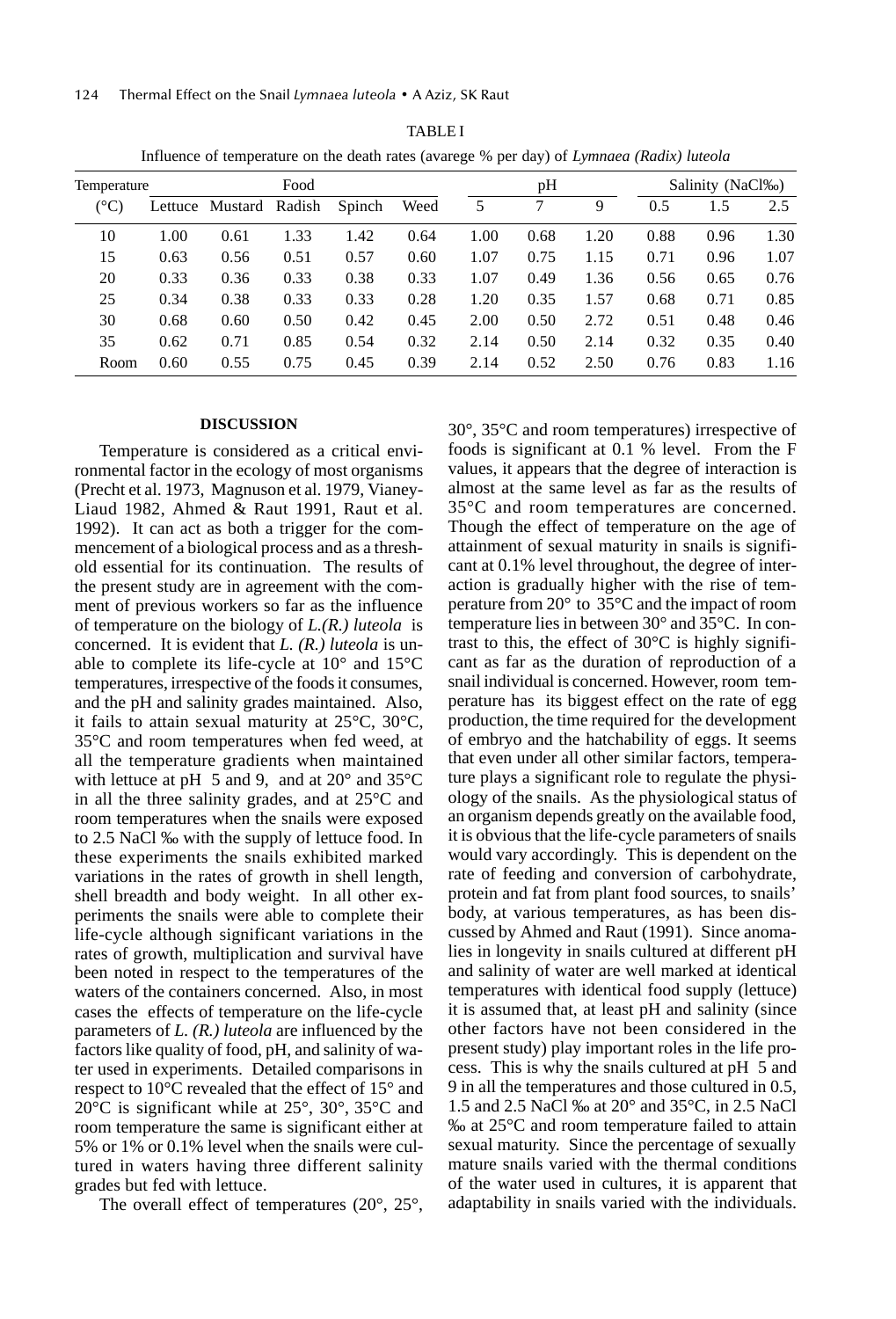|                 |           | Overall                      | F - values                      |                                 |                                  |                                    |                                  |                                  |  |  |
|-----------------|-----------|------------------------------|---------------------------------|---------------------------------|----------------------------------|------------------------------------|----------------------------------|----------------------------------|--|--|
|                 |           | temperature<br>$(^{\circ}C)$ | $10^{\circ}$ C v $15^{\circ}$ C | $10^{\circ}$ C v $20^{\circ}$ C | $10^{\circ}$ C v 25 $^{\circ}$ C | $10^{\circ}$ C v 30 <sup>o</sup> C | $10^{\circ}$ C v 35 $^{\circ}$ C | $10^{\circ}$ C v RT <sup>a</sup> |  |  |
| <b>FOOD</b>     |           |                              |                                 |                                 |                                  |                                    |                                  |                                  |  |  |
| Lettuce         | <b>SL</b> | 232.9599 <sup>d</sup>        | $0.54048^{NS}$                  | $14.008^{d}$                    | 83.838d                          | $519.40841^d$                      | 448.8681 <sup>d</sup>            | 323.2248 <sup>d</sup>            |  |  |
|                 | SB        | $106.061^d$                  | $0.36395^{NS}$                  | $12.56198^{d}$                  | $54.61535$ <sup>d</sup>          | $220.69628^d$                      | $234.34443^d$                    | $170.19813^{d}$                  |  |  |
|                 | <b>BW</b> | 23.87437 <sup>d</sup>        | $0.0000017^{NS}$                | $0.092188^{NS}$                 | 6.76323 <sup>b</sup>             | $14.83858^{d}$                     | 27.27309 <sup>d</sup>            | $65.95603^{d}$                   |  |  |
| Mustard         | SL        | 99.8607 <sup>d</sup>         | $0.63236^{NS}$                  | 7.29835 $^{c}$                  | $69.62724$ <sup>d</sup>          | $82.9343^{d}$                      | $311.42371^d$                    | $178.94451^d$                    |  |  |
|                 | <b>SB</b> | $115.5086^{d}$               | $1.6284^{NS}$                   | 12.3147 <sup>d</sup>            | $84.9382^{d}$                    | $109.3454$ <sup>d</sup>            | $385.6348^{d}$                   | $194.0626^d$                     |  |  |
|                 | <b>BW</b> | 20.069 <sup>d</sup>          | $0.0015^{NS}$                   | $0.08148$ <sup>d</sup>          | 10.14991c                        | 8.73583c                           | $20.9362^{d}$                    | $63.8118^{d}$                    |  |  |
| Radish          | SL        | $84.4485^d$                  | $0.29211^{N}$                   | 5.79649 <sup>b</sup>            | $19.12287^d$                     | 26.61654 <sup>d</sup>              | $126.6030^{d}$                   | $75.63445^{d}$                   |  |  |
|                 | SB        | $70.5185^{d}$                | $0.17554^{NS}$                  | $4.99317^b$                     | $14.21884^d$                     | $21.24049^d$                       | 112.65847 <sup>d</sup>           | $50.73142^{d}$                   |  |  |
|                 | <b>BW</b> | $20.0286^{d}$                | $0.00057^{NS}$                  | $0.06106^{NS}$                  | $1.25135^{NS}$                   | $3.58918^{NS}$                     | 13.30939 <sup>d</sup>            | 24.3467 <sup>d</sup>             |  |  |
| Spinach         | <b>SL</b> | $196.288^{d}$                | $2.37716^{NS}$                  | 7.37351c                        | $17.92859^{d}$                   | $296.28782$ <sup>d</sup>           | $255.05248^{d}$                  | $163.70434$ <sup>d</sup>         |  |  |
|                 | $\rm SB$  | $115.0946^{d}$               | $1.6534^{NS}$                   | $0.3036^{NS}$                   | $1.2147^{NS}$                    | $117.4598^{d}$                     | $117.4598^{d}$                   | $65.3266$ <sup>d</sup>           |  |  |
|                 | <b>BW</b> | 19.6597 <sup>d</sup>         | $0.0071^{NS}$                   | $0.03679^{NS}$                  | $0.2517^{NS}$                    | $5.7244^{b}$                       | 13.19195 <sup>d</sup>            | 32.9967 <sup>d</sup>             |  |  |
| Weeds           | <b>SL</b> | $43.6548^{d}$                | $0.06316^{NS}$                  | 7.6427c                         | 98.5504 <sup>d</sup>             | 11.51149 <sup>d</sup>              | 88.8232d                         | $114.0885^{d}$                   |  |  |
|                 | SB        | $29.7185^{d}$                | $0.0253^{NS}$                   | $6.4772^{b}$                    | $58.2948$ <sup>d</sup>           | $2.5301^{NS}$                      | 58.2948 <sup>d</sup>             | 79.3458 <sup>d</sup>             |  |  |
|                 | <b>BW</b> | $13.0963^d$                  | $0.0095^{NS}$                   | $0.5217^{NS}$                   | $29.2403^{d}$                    | $10.1250^{c}$                      | $21.0454^d$                      | 34.9871 <sup>d</sup>             |  |  |
| pH              |           |                              |                                 |                                 |                                  |                                    |                                  |                                  |  |  |
| 7               | SL        | $58.4309^{d}$                | $1.1685^{NS}$                   | 9.1678c                         | 6.1193 <sup>b</sup>              | $13.8420^{d}$                      | $191.3543^d$                     | 75.8209 <sup>d</sup>             |  |  |
|                 | SB        | $41.2814^{d}$                | $1.3529^{NS}$                   | 8.4981c                         | $4.7515^{b}$                     | $13.3263^{d}$                      | $142.165^d$                      | 43.4538 <sup>d</sup>             |  |  |
|                 | <b>BW</b> | 17.1293 <sup>d</sup>         | $0.0236^{NS}$                   | $9.5800^{c}$                    | $3.6585^{NS}$                    | $14.7600^{d}$                      | $12.5923^{d}$                    | 54.2077 <sup>d</sup>             |  |  |
| <b>SALINITY</b> |           |                              |                                 |                                 |                                  |                                    |                                  |                                  |  |  |
| 0.5             | SL        | 64.6700 <sup>d</sup>         | $0.52054^{NS}$                  | $1.25166^{NS}$                  | 77.52049 <sup>d</sup>            | $131.00964^d$                      | $128.2756^{d}$                   | $52.47208^{d}$                   |  |  |
|                 | SB        | $54.2044$ <sup>d</sup>       | 0.00                            | $0.81813^{NS}$                  | 55.38133 <sup>d</sup>            | $101.76491^d$                      | $1085474^d$                      | $39.4916^{d}$                    |  |  |
|                 | <b>BW</b> | $30.3721$ <sup>d</sup>       | $0.001892^{NS}$                 | $0.092266^{NS}$                 | 12.02545c                        | $59.01068$ <sup>d</sup>            | 40.55779 <sup>d</sup>            | $3.77305^{NS}$                   |  |  |
| 1.5             | SL        | 34.1543 <sup>d</sup>         | 0.00                            | $0.8889^{NS}$                   | $46.1463^d$                      | $61.2116^{d}$                      | $71.9048^{d}$                    | $38.8243^{d}$                    |  |  |
|                 | SB        | 47.0703 <sup>d</sup>         | $0.10986^{NS}$                  | $1.31833^{NS}$                  | $58.0140^{d}$                    | $100.2592^d$                       | 90.2399 <sup>d</sup>             | $60.6506^{d}$                    |  |  |
|                 | <b>BW</b> | $24.68056^{d}$               | $0.000143^{NS}$                 | $0.068992^{NS}$                 | $18.040039^d$                    | $41.183069^d$                      | $31.09833^d$                     | 10.29576c                        |  |  |
| 2.5             | SL        | $60.5464$ <sup>d</sup>       | $1.19731^{N}S$                  | $1.04765^{NS}$                  | $36.04426^{d}$                   | $54.5528$ <sup>d</sup>             | $128.9706^{d}$                   | $70.6467$ <sup>d</sup>           |  |  |
|                 | SB        | 79.3267 <sup>d</sup>         | $0.89605^{NS}$                  | $1.6001^{NS}$                   | $45.17622^d$                     | $64.7401^d$                        | $170.8553^d$                     | $97.9838^{d}$                    |  |  |
|                 | <b>BW</b> | $26.7642^d$                  | $0.00262^{NS}$                  | $0.07325^{NS}$                  | $2.23176^{NS}$                   | 12.00418c                          | 55.82649 <sup>d</sup>            | $6.96791^{b}$                    |  |  |

TABLE IICalculated F-values in respect to the effect of temperature on the rates of growth in shell length, shell breadth and body weight of *Lymnaea (Radix) luteola* cultured with different food, pH and salinity. The snails considered for experiments with pH and salinity grades were fed with lettuce

SL: shell length, SB: shell breadth, BW: body weight *a*: Room temperature (19.6<sup>o</sup>C - 29.6<sup>o</sup>C) *b, c, d*: significant at 5,1 and 0.1% levels, respectively *NS*: not significant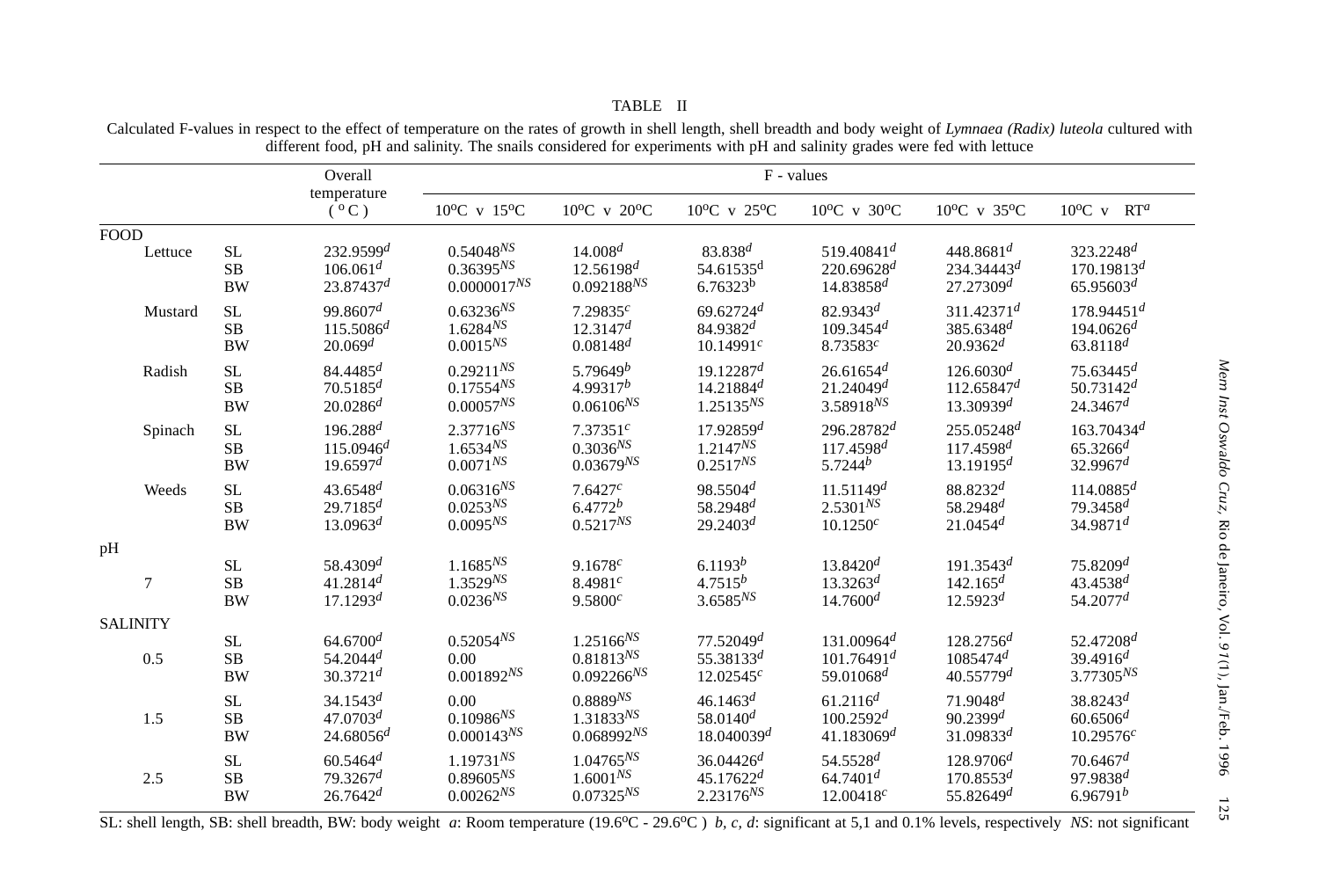#### TABLE III

Calculated F-values in respect to the effect of temperature on the longevity and mortality of *Lymnaea (Radix) luteola* maintained with different foods, pH and salinity

|           |                | Over all                              |                |                      | F - values                                                                         |                     |               |                       |
|-----------|----------------|---------------------------------------|----------------|----------------------|------------------------------------------------------------------------------------|---------------------|---------------|-----------------------|
|           |                | temperature<br>$(^{0}C)$              |                |                      | 10°C v 15°C 10°C v 20°C 10°C v 25°C 10°C v 30°C 10°C v 35°C 10°C v RT <sup>a</sup> |                     |               |                       |
| Longevity | Food           | $194.2927^d$                          | $20.2881^d$    | $48.6286^{d}$        | $87.3681^{d}$                                                                      | 9.0907 <sup>d</sup> | $25.0906^{d}$ | $9.9420$ <sup>d</sup> |
|           | pH<br>Salinity | $0.23739^{NS}$<br>4.05357c            | $0.12208^{NS}$ | $0.0931^{N}$         | $11.2378^{d}$                                                                      | 6.0556c             | $3.9789^b$    | 4.88203 $^{c}$        |
| Mortality | Food<br>pΗ     | 7.48837 <sup>d</sup><br>$0.7373^{NS}$ | $14.6540^{d}$  | 34.5377 <sup>d</sup> | $36.0323^d$                                                                        | $8.1424^{d}$        | $12.4082^d$   | $6.4974$ <sup>d</sup> |
|           | Salinity       | $4.5821^{c}$                          | $0.7771^{N}S$  | 6.6492c              | $3.9344^{b}$                                                                       | $13.8731^{d}$       | $20.8134^{d}$ | $0.7388^{NS}$         |

*a*: room temperature (  $19.6^{\circ}$ C -  $29.6^{\circ}$ C ) *b, c, d*: significant at 5, 1 and 0.1% levels, respectively *NS*: not significant -: did not compare due to overall insignificant effect

| <b>TABLE IV</b>                                                                             |
|---------------------------------------------------------------------------------------------|
| Calculated F-values in respect to the effect of temperature on the life cycle parameters of |
| Lymnaea ( Radix ) luteola                                                                   |

|                                               | Overall                      | F - values                      |                                 |                                  |                                  |  |
|-----------------------------------------------|------------------------------|---------------------------------|---------------------------------|----------------------------------|----------------------------------|--|
| Life cycle parameters                         | temperature<br>$(^{\circ}C)$ | $20^{\circ}$ C v $25^{\circ}$ C | $20^{\circ}$ C v $30^{\circ}$ C | $20^{\circ}$ C v 35 $^{\circ}$ C | $20^{\circ}$ C v RT <sup>a</sup> |  |
| Age of attainment of sexual maturity          | $11.9278^{d}$                | $10.9894$ <sup>d</sup>          | $29.9788$ <sup>d</sup>          | 31.7239 <sup>d</sup>             | 27.4537 <sup>d</sup>             |  |
| Percentage of snails attained sexual maturity | $21.40902^d$                 | $34.7113^{d}$                   | $58.4479^{d}$                   | 54.4861 $d$                      | $46.3688$ <sup>d</sup>           |  |
| Length of reproduction period                 | 5.81155c                     | $3.2484^{b}$                    | $8.4108^{d}$                    | $3.0781^{b}$                     | $0.1123^{NS}$                    |  |
| Rate of egg production                        | 5.11786 $^{c}$               | 4.6144c                         | $0.0234^{NS}$                   | $2.1071^{NS}$                    | 5.2031 <sup>c</sup>              |  |
| Developmental period of eggs                  | $28.0615^d$                  | $21.8266^{d}$                   | $18.2256^{d}$                   | $75.6797^d$                      | 82.8493 $d$                      |  |
| Hatchability percentage of eggs               | 21.4329 <sup>d</sup>         | $28.4455^d$                     | 17.2704 <sup>d</sup>            | 6.2343c                          | $78.4124$ <sup>d</sup>           |  |

*a*: room temperature (19.6<sup>o</sup>C - 29.6<sup>o</sup>C) *b, c, d*: significant at 5,1 and 0.1% levels, respectively *NS*: not significant

Such adaptability of the snails has been reflected in the length of the reproduction period and the rates of egg production. This phenomenon is also well evident from the facts of variations in the length of the reproduction period and in the rates of egg production in snails exposed to 1.5 and 2.5 NaCl ‰. Similar effects of temperature on the rate of growth, reproduction, and behaviour have been noted in *Lymnaea stagnalis* by Vaughn (1953), in *Australorbis glabratus* by Michelson (1961), in *Bulinus* (*Physopsis*) *globosus* by Shiff (1964), in *Biomphalaria pfeifferi* by Sturrock (1966) and Appleton (1977), in *Biomphalaria glabrata* by Chernin (1967), Sturrock and Sturrock (1972) and Vianey-Liaud (1982), in *Biomphalaria pfeifferi* by Shiff and Garnett (1967), in *Bulinus truncatus* and *Biomphalaria alexandrina* by El-Hassan (1974) and in *Indoplanorbis exustus* by Raut et al. (1992).

 The rate of population growth of a species is very much governed by the length of the incubation period and hatchability of its eggs (if the species is oviparous) . Marked variations in the length of the incubation period of the eggs and the percentage of hatching of eggs in respect to temperature have been noted in *Lymnaea luteola*, *L. acuminata*, *I.exustus* and *Gyraulus convexiusculus* (Saha & Raut 1992). The present findings are in agreement with earlier observations although variations in hatching percentages of the eggs produced by the snails, reared at the same temperature, but fed with different foods, are recorded for the first time. This may be explained by the relationship of stored nutrients in the eggs, to the type of foods consumed by the mother snails concerned. As hatching success of the eggs varied with the pH and salinity grades it is obvious that these factors have significant influence to alter the beneficial effects of temperature, to a certain extent. The present observations provide a sound basis for understanding the findings of Chitramvong et al. (1981) on *Bithynia siamensis siamensis* , *Radix rubiginosa* and *Indoplanorbis exustus* and of Raut and Misra (1991, 1993) on *L. (R.) luteola*, *I.exustus* and *Gyraulus convexius-*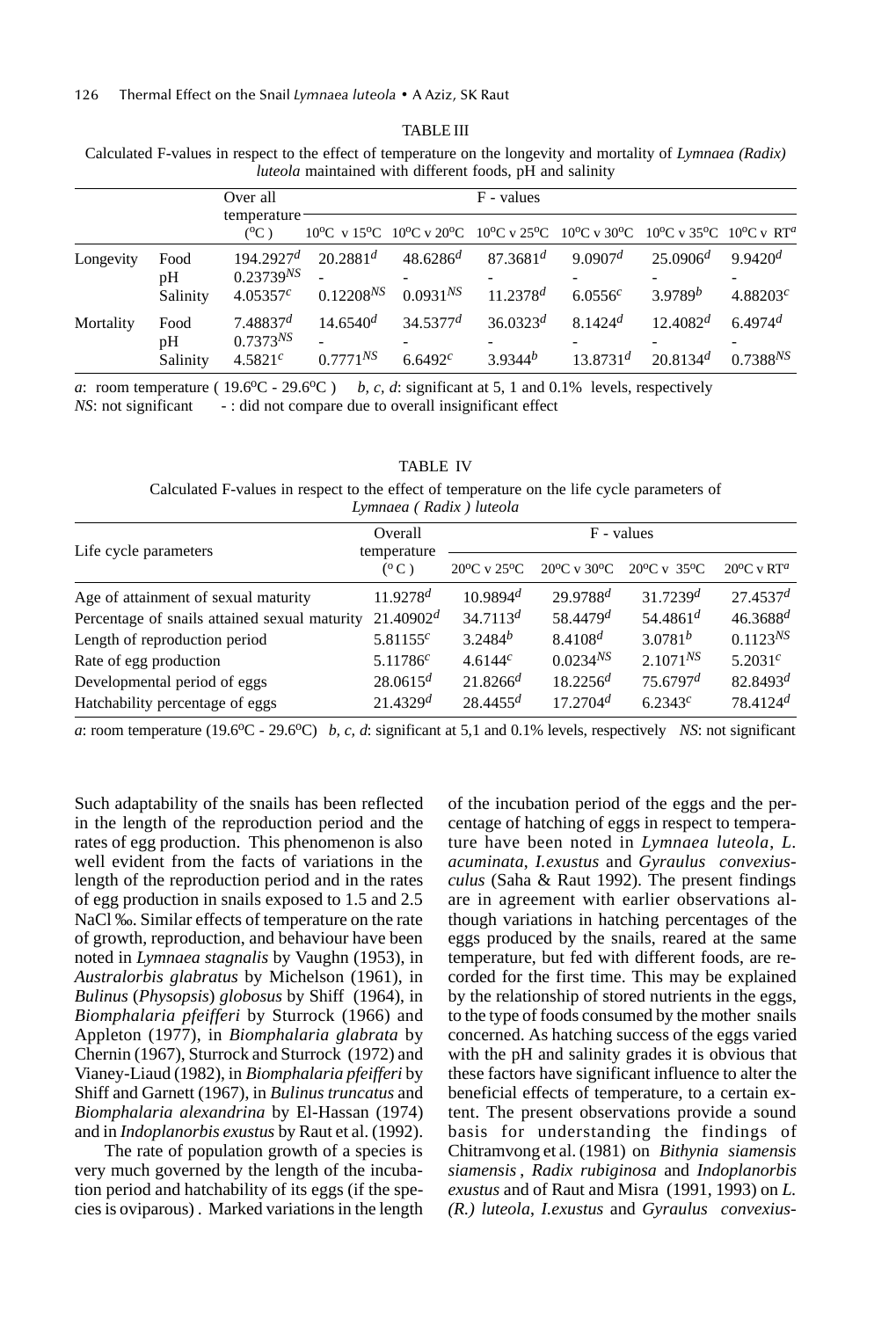*culus .*

From the foregoing accounts it appears that the potential of an organism is very much dependent on its ability to adjust to the factors to which it is exposed. Further, it may be stated that the power of adjustment of an organism is determined by its 'genome' (Boughey 1973) or 'dynamic' (Misra & Raut 1993) factor. Depending upon these factors, the trend of population growth rate in a species as well as the probability of variations in 'strain' are determined. Such studies, from different parts of the globe, although numerous (Newton 1955, Paraense 1955, Richards 1973, Scherrer et al. 1976, Vianey-Liaud 1989, Misra & Raut 1993), are lacking information on the cumulative effect of different ecological parameters in respect to the strains of the snail species.

# **ACKNOWLEDGEMENTS**

To the Head, Department of Zoology, University of Calcutta, for providing the necessary facilities.

#### **REFERENCES**

- Ahmed M, Raut Sk 1991. Influence of temperature on the growth of the pestiferous land snail *Achatina fulica* (Gastropoda : Achatinidae). *Walkerana 5*: 33-62 .
- Appleton C 1977. Review of literature on abiotic factors influencing the distribution and life cycles of bilharziasis intermediate host snails. *Malacol Rev 11*: 1- 125.
- Berrie AD 1965. On the life cycle of *Lymnaea stagnalis* (L.) in the west of Scotland. *Malacol Soc London Proc 36*: 283-295.
- Boughey AS 1973. *Ecology of population*. 2nd ed. Macmillian Publishing Co. Inc., New York,  $x + 182$ pp.
- Burch JB 1985. *Handbook on schistosomiasis and other snail-mediated diseases in Jordan*. University of Michigan. Ann. Arbor, Michigan U.S.A. and Ministry of Health, Amman Jordan, i-xv, 224 pp.
- Burla H, Speich C 1971. *Lymnaea auricularia* and *Lymnaea ovata* im Zürichsee. *Rev Suisse Zool 78:* 549-556.
- Campbell RC 1989. *Statistics for biologists*. 3rd ed. Cambridge University Press, Cambridge xvii+445 pp.
- Chatterjee KD 1952. *Human parasites and diseases*. The World Press Ltd. Calcutta vi + 776 pp.
- Chernin E 1967. Behaviour of *Biomphalaria glabrata* and other snails in a thermal gradient*. J Parasitol 53*: 1233-1240.
- Chitramvong YP, Upathan ES, Sukhapanth N 1981. Effect of some physico-chemical factors on the survival of *Bihynia siamensis siamensis*, *Radix rubiginosa* and *Indoplanorbis exustus*. *Malacol Rev 14:* 43- 48 .
- El-Hassan A 1974. Laboratory studies on the direct effect of temperature on *Bulinus truncatus* and *Biomphalaria alexandrina*, the snail intermediate hosts of schistosomes in Egypt. *Folia Parasitol Czechol 21*: 181-187 .
- Ghosh RK, Chauhan BS 1975. Fifty years of faunistic survey in India. *Rec zool Surv Ind 68*: 367-381.
- Godan D 1983. *Pest slugs and snails*. Springer-Verlag, Berlin, Heidelberg, New York vi + 445 pp.
- Hunter RD 1975. Growth, fecundity and bioenergetics in three population of *Lymnaea palustris* in upstate New York. *Ecology 56*: 50-63
- Jong-Brink M De 1990. How trematode parasites interfere with reproduction of their intermediate hosts freshwater snails. *J Med Appl Malacol 2:* 101-133.
- Kendall SB 1953. The life history of *Lymnaea truncatula* under laboratory conditions. *Helminth 27:* 17-28 .
- Liston WG, Soparkar MB 1918. Bilharziasis among animals in India. The life-cycle of *Schistosomum spindalis*. *Ind J Med Res 5:* 567-569.
- Magnuson JJ, Crosder LB, Medvick PA 1979. Temperature as an ecological resource. *Amer Zool 19:* 331-343 .
- Malek EA, Cheng TC 1974. *Medical and Economic Malacology*. Academic press, New York, London, 408 pp.
- McCraw BM 1970. Aspects of the growth of the snail *Lymnaea palustris* ( Muller ). *Malacologia 10:* 399-413 .
- Michelson EH 1961. The effects of temperature on growth and reproduction of *Australorbis glabratus* in the laboratory. *Am J Hyg 73:* 66-74 .
- Misra TK, Raut SK 1993. Dynamic of populationdynamics in a medically important snail species *Lymnaea (Radix) luteola* (Lamarck). *Mem Inst Oswaldo Cruz 88:* 469-485 .
- Moens R 1991. Factors affecting *Lymnaea truncatula* populations and related control measures. *J Med Appl Malacol 3:* 73-84 .
- Noland LE, Carriker MR 1946. Observations on the biology of the snail *Lymnaea stagnalis appressa* during twenty generations in laboratory culture. *Amer Midland Naturalist 36:* 467-493 .
- Newton WL 1955. The establishment of a strain of *Australorbis glabratus* which combines albinism and high susceptibility to infection with *Schistosoma mansoni*. *J Parasitol 41:* 526-528 .
- Paraense W 1955. Self and cross-fertilization in *Australorbis glabratus. Mem Inst Oswaldo Cruz 53:* 285-291.
- Precht H, Christopherson J, Hensel, H, Larcher A 1973. *Temperature and life.* Springer-Verlag, Berlin  $xi + 315$  pp.
- Prinsloo JF, Van Eeden JA 1969. Temperature and its bearing on the distribution and chemical conrol of freshwater snails. *S Afr med J 43:*1363-1365 .
- Prinsloo JF, Van Eeden JA 1973. The influence of temperature on the growth rate of *Bulinus (Bulinus) tropicus* (Krauss) and *Lymnaea natalensis* (Krauss) (Mollusca:Basommatophora). *Malacologia 14*: 81-88.
- Rao MAN 1933. A preliminary report on the successful infection with nasal schistosomiasis in experimental calves. *Ind J Vet Sci Anim Husb 3:* 160-162.
- Raut Sk 1986. Snails and slugs in relation to human